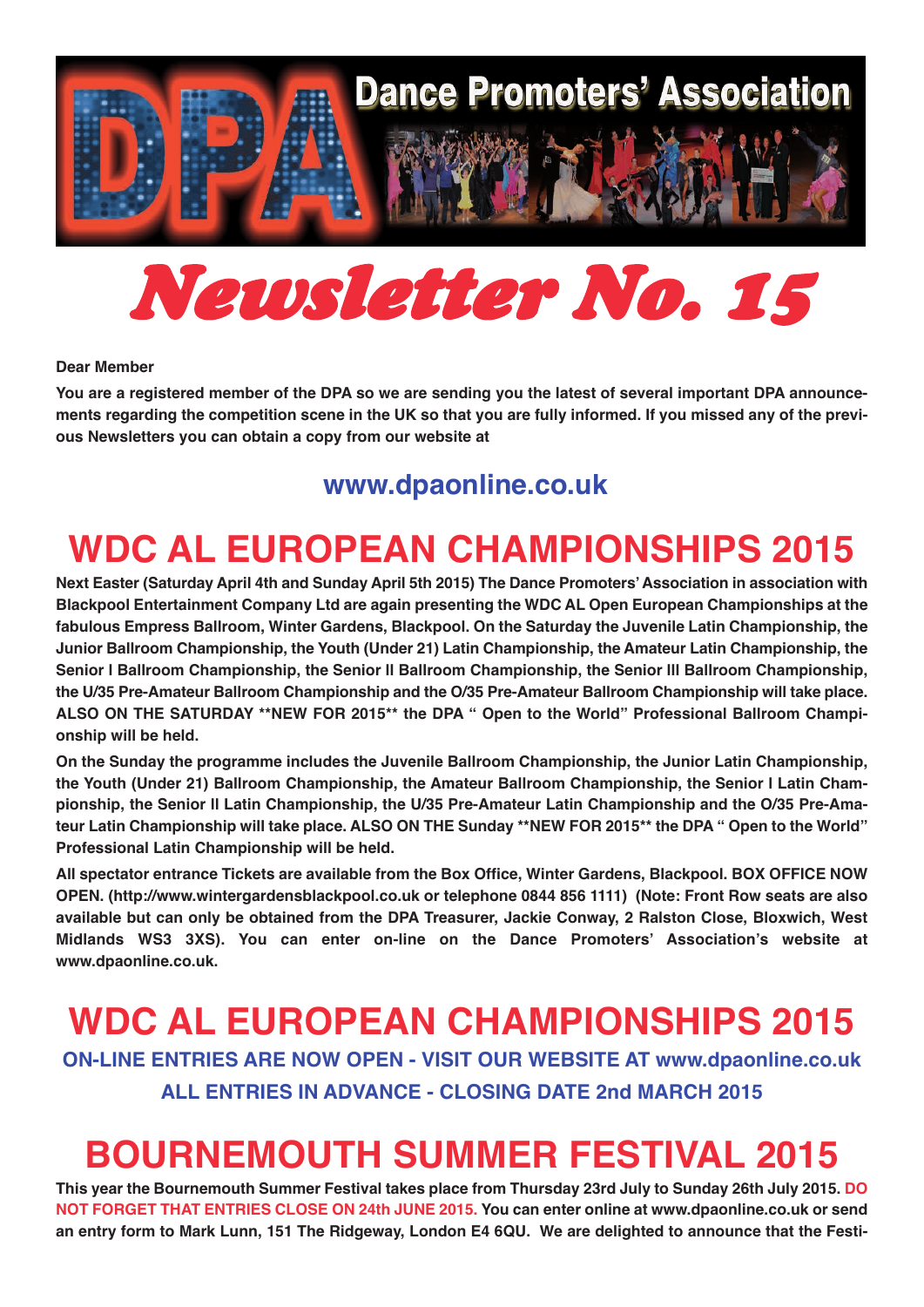**val is taking place in the huge Purbeck Hall of the Bournemouth International Centre, Exeter Road, Bournemouth BH2 5BH INCLUDING THE DINNER & DANCE ON THE SATURDAY EVENING (Tickets for the Dinner and Dance are only available from DPA Treasurer, Jackie Conway, 2 Ralston Close, Bloxwich, West Midlands WS3 3XS priced at £52.00).** 

**If you have any questions regarding the above then please email us at dpaenquiry@gmail.com We would like to express our thanks to you all for your support and we can all look forward to a great Festival. Wishing you every success at Bournemouth. See you there. Tickets for the Festival are available from the BIC Box Office or the Pavilion Ballroom Box Office. Tel: 0844 576 3000.**

## **NATIONAL LEAGUE 2014/5**

**Firstly a very big "Thank You" to all the couples who have taken part. The 2014/5 Season finishes on 28th February and the new season (2015/6) begins on 1st March 2015 - the details of which can be found below. As in previous years the prize presentations - and the cheques - will be issued on the Saturday evening of the Bournemouth Summer Festival. Shortly the top 12 couples in the Under 35 and Over 35 2014/2015 charts for Pre-Championships, Intermediates, Novices and Beginners will be contacted by the Dance Promoters Association to offer them free tickets and entry to dance in the GRAND FINALS which are being held on the Thursday evening (July 23rd 2015) of the Bournemouth Summer Festival. IF YOU ARE ONE OF THESE TOP TWELVE COUPLES AND ARE UNABLE TO ATTEND PLEASE LET US KNOW NOW (prior to invitations being issued) in order that the opportunity to compete in these prestigious competitions can be offered to the next couples in line. These competitions are only open for the top 12 couples (Top 12 Under 35s and Top 12 Over 35s). Many thanks. Just send an e-mail to dpasecretary@googlemail.com if you know that you are not able to attend. Remember the new season starts on 1st Marh 2015.**

# **SEQUENCE NATIONAL LEAGUE 2014/5**

**From October 1st 2014 in the new National League charts the Social Chart will be split into Under 35 Social National League Chart and Over 35 Social National League Chart. If there are several Social competitions (Under 35, Over 35, Open) on the same day only the best result of the day will be included in the respective chart.**

# **NATIONAL LEAGUE 2015/2016**

**The forthcoming DPA/BDF National League commencing on 1st March 2015 will have some substantial alterations.**

**National League points for Beginners, Novice, Intermediate and Pre-Championship will only be awarded to separate Under 35 and Over 35 competitions and not to the top result in Open competitions. This will mean that you should see separate Under 35 and Over 35 competitions in your 2015 competition programmes after March 1st to ensure that the competitors attending receive their points for the National League.** 

**Double Points Events: For Beginners, Novice, Intermediate and Pre-Championship double points will be awarded for all the "United Kingdom" competitions held at the Bournemouth Summer Festival. For Pre-Championship couples double points will be awarded at the European Championships held at Easter in Blackpool.**

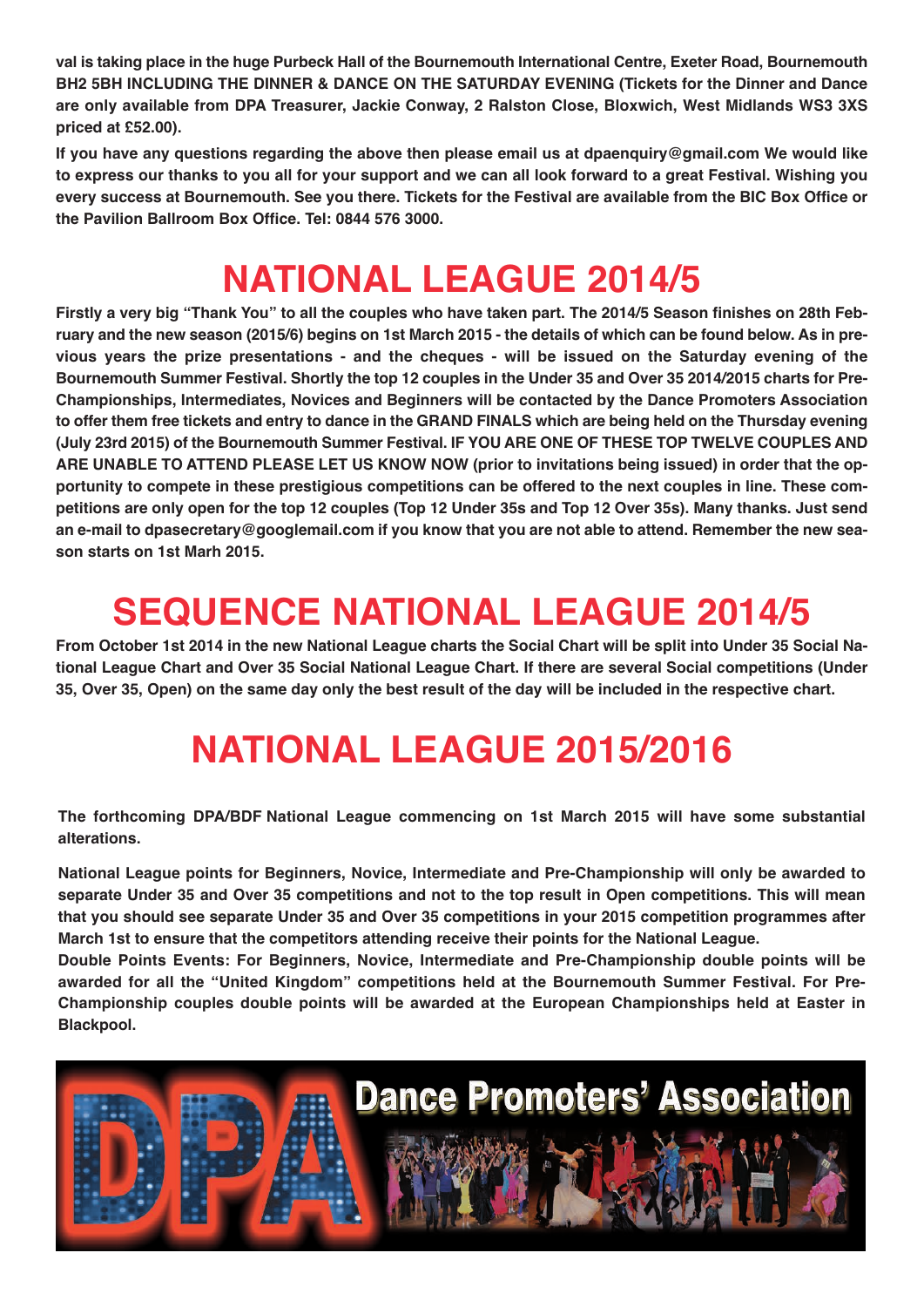

# **NATIONAL LEAGUE NEW POINTS SYSTEM**

*NATIONAL LEAGUE for Amateur Ballroom, Amateur Latin, Senior 1 Ballroom, Senior 1 Latin, Under 21 Ballroom, Under 21 Latin, Junior Ballroom, Junior Latin, Juvenile Ballroom, Juvenile Latin, Senior 2 Ballroom, Senior 2 Latin, Senior 3 Ballroom*

**All Competitions and Championships with the "NL" prefix in the above grades will now receive the same points as each other in the 2015/6 season.**

**The DOUBLE POINT events will be:**

**The WDC AL European, Easter April 4th and 5th, Blackpool including Pre-Amateur Championships**

**United Kingdom Closed Championships, July, Bournemouth**

**British National Championships, November, Blackpool**

**BDF Star Championships in January, Amateurs only in London**

**BDF Star Championships in February for all other grades in Birmingham**

#### **New New New Super League Points**

**New "Super National League Points" may be offered at some future competitions throughout the country. Competitions that are registered to be Super League Points will be marked "SL" denoting their extra status. (Note for clarification: Super National League Points will be used within the current National League Tables and there will not be separate Super League Tables).** 

**The points system for the 2015/1016 season will be awarded as per the table below:**

### **DPA/BDF NATIONAL LEAGUE POINTS FOR 2015/2016**

| Points Structure European, UK Closed, British National and Star Championships |     |     |     |     |     |     |             |       |             |              |              |
|-------------------------------------------------------------------------------|-----|-----|-----|-----|-----|-----|-------------|-------|-------------|--------------|--------------|
| 1st                                                                           | 2nd | 3rd | 4th | 5th | 6th | 7th | <b>Semi</b> | Quart | <b>Prev</b> | <b>Prev</b>  | <b>Prev</b>  |
| 24                                                                            | 22  | 20  | 18  | 16  | 14  | 12  | 10          | 8     | 6           | 4            | $\mathbf{2}$ |
| <b>Super National League Points</b>                                           |     |     |     |     |     |     |             |       |             |              |              |
| 1st                                                                           | 2nd | 3rd | 4th | 5th | 6th | 7th | <b>Semi</b> | Quart | <b>Prev</b> | <b>Prev</b>  | <b>Prev</b>  |
| 18                                                                            | 17  | 16  | 15  | 14  | 13  | 12  | 11          | 10    | 9           | 8            |              |
| <b>Points Structure All Other Competitions and Championships</b>              |     |     |     |     |     |     |             |       |             |              |              |
| 1st                                                                           | 2nd | 3rd | 4th | 5th | 6th | 7th | <b>Semi</b> | Quart | <b>Prev</b> | <b>Prev</b>  | <b>Prev</b>  |
| $12 \overline{ }$                                                             | 11  | 10  | 9   | 8   | 7   | 6   | 5           | 4     | 3           | $\mathbf{2}$ |              |
|                                                                               |     |     |     |     |     |     |             |       |             |              |              |

**A full set of the 2015/2016 Rules can be found on the next page:**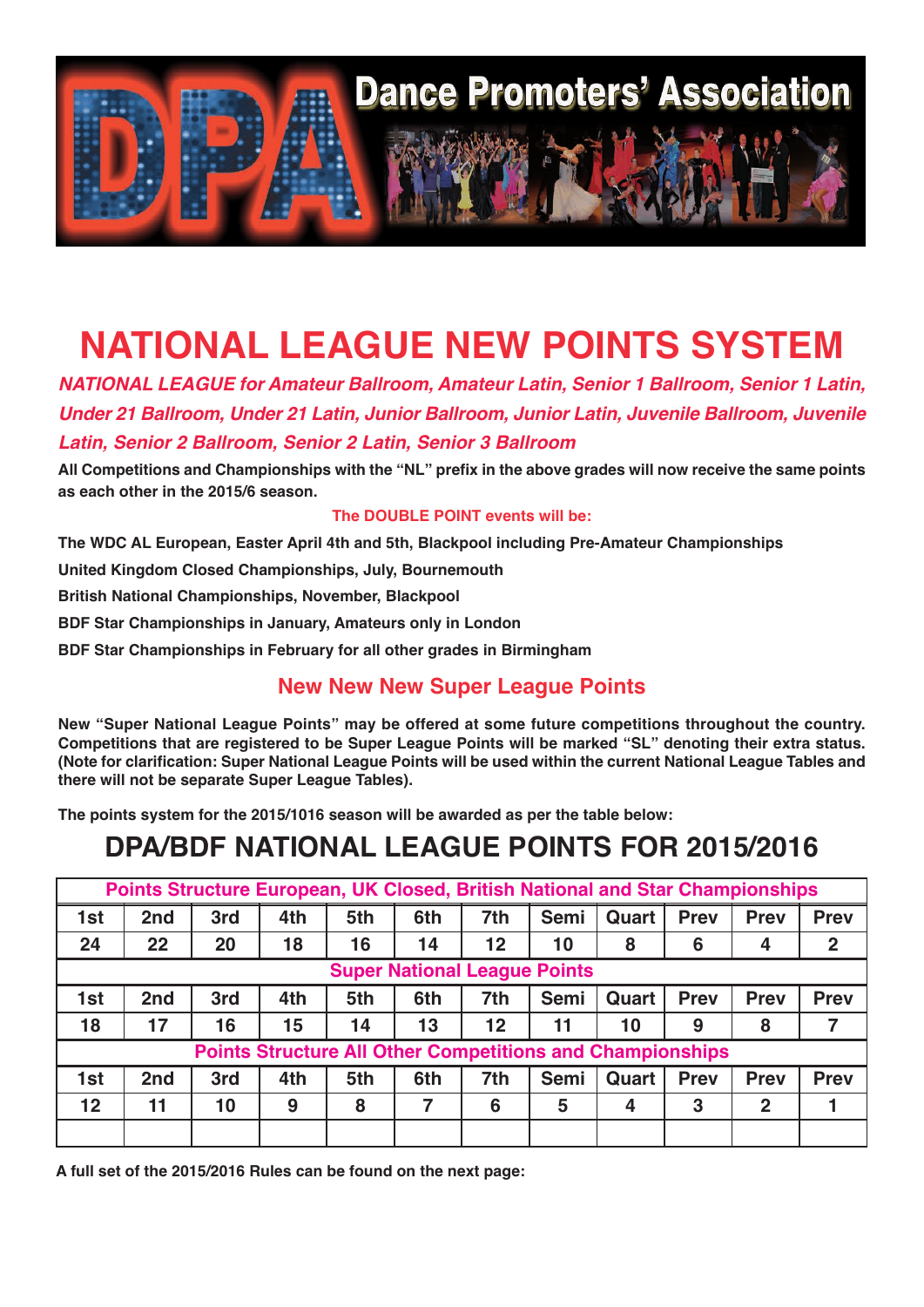### **DPA/BDF NATIONAL LEAGUE RULES 2015-2016**

#### **BALLROOM AND LATIN AMERICAN**

**1. The DPA/BDF National League in Amateur, Senior I,II,III (Senior III Ballroom only), Youth, Junior and Juvenile sections will operate for a 12 month period starting on the 1st of March each year.**

**2. The DPA/BDF National League in all Pre-Champ, Intermediate, Novice and Beginners will now be Under 35's and Over 35's operating for a 12 month period starting on the 1st of March each year. (Mixed age couples must dance in the younger age group )**

**3. Points will be totalled in each category and the best 10 results will be used to ascertain the League positions in each event.**

**4. In the event of a couple tying for first place in the Amateur, Senior I, II,III, Youth, Juvenile and Junior Sections, The result of the UK Closed Championships (Bournemouth Summer Festival) will decide the position.**

**5. In the U35 and O35 Adult Beginners, Novice, Intermediate and Pre- Championship events. The couples finishing in the top twelve of the DPA/BDF National League will be invited to dance for the United Kingdom Title in that category at the Grand Finals at the Bournemouth Summer Festival.**

**6. The couple finishing top in each section of Beginners, Novice and Intermediate Charts will automatically be promoted in the National League Charts to the next grade for the following League Year.**

#### **CLASSICAL AND MODERN SEQUENCE**

**7. For Classical and Modern Sequence all DPA/BDF National League Events will operate for a period of 12 months starting 1st October each year.**

**8. Points will be totalled in each category and the best 8 results will be used to ascertain the winner.**

**9. In the event of a couple tying for 1st place, the result of the United Kingdom Open Championships (DPA Midland Area Championship Event) will decide the position.**

#### **GENERAL RULES**

**10. All age groups are as set out in British Dance Council Rules**

**11. If a couple splits during the year points are null and void and cannot be transferred to a new partnership.**

**12. In the event of a couple changing groups during the year the points they have earned will be frozen in that grade/age group and they will need to earn points in the new grade/age group. If a couple have already earned enough points to win their previous grade/age group they will still win.**

**13. All DPA Members will qualify for National League Status unless they ask not to be included.**

**14. In the event of an 8 couple final the 8th couple will receive the same points as the 7th couple.**

**15. Any couple winning six or more competitions in a grade higher than they are in the National League charts where there are more than 6 competing couples will be automatically moved into the higher grade in the charts.**

# **EXPERIMENTAL NEW SUB AGE GROUP**

**On an experimental basis a new additional age category will be offered at some competitions that of "Amateur II" for couples aged from 25 to Under 35. One half of any partnership must meet the age criteria to take part. The first trial Ballroom competition is on March 8th at Stockport Town Hall organised by Nigel & Janice Horrocks.**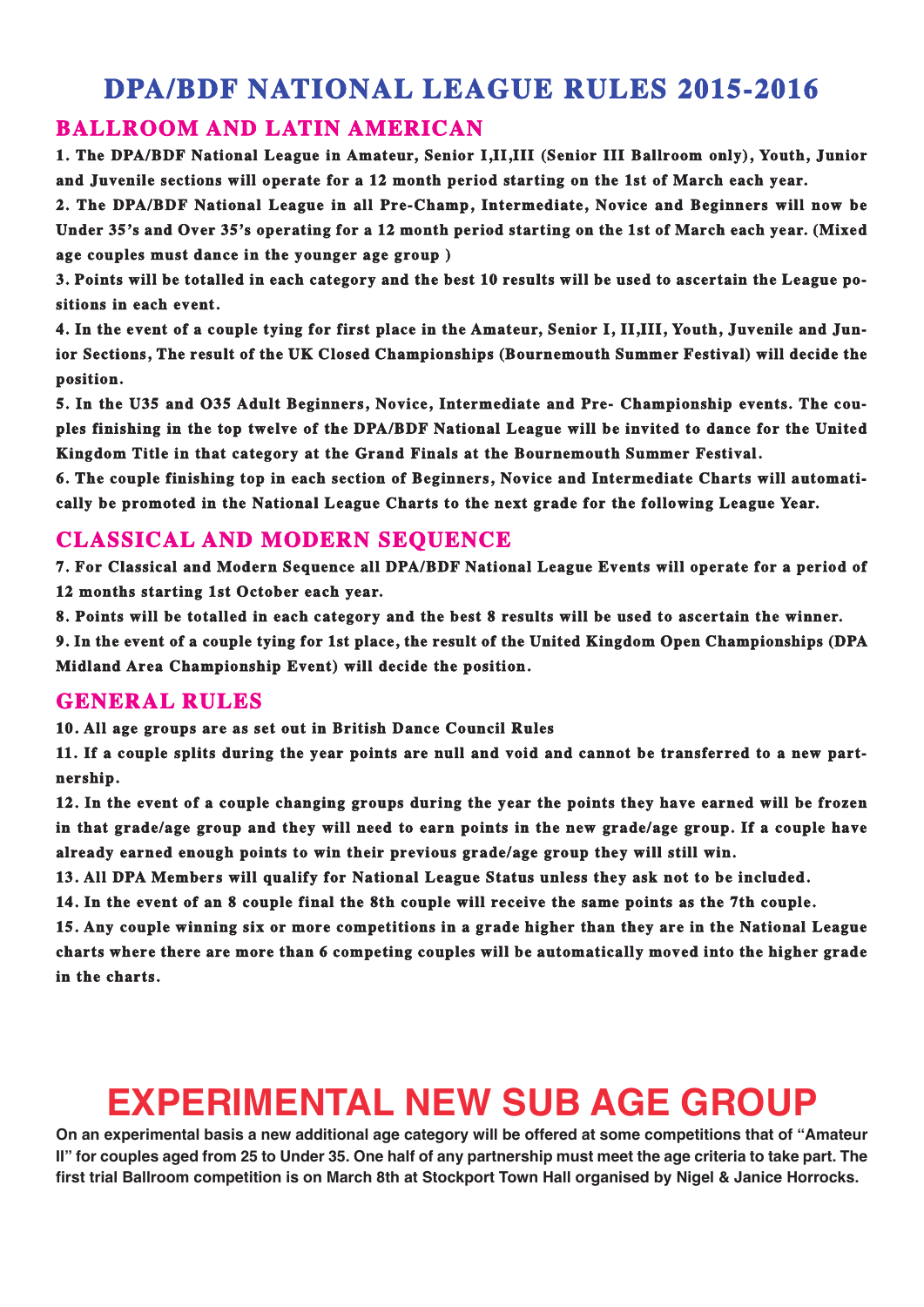

**If you have any questions please contact a member of the Management Executive Committee of the Dance Promoters' Association who are**

> **Nigel Horrocks (Chairman). Email: [dpachairman@gmail.com](mailto:dpachairman@gmail.com) David Trueman (Secretary). Email: dpasecretary@googlemail.com Jackie Conway (Treasurer). Email: dpatreasurer@googlemail.com Duncan Trever. Email: duncantrever61@hotmail.co.uk Nicky Miles. Email: administrator@stardanceclub.demon.co.uk Mark Lunn. Email: dpachairpersonsouth@gmail.com David Douglass. Email: susan390franklin@btinternet.com Pauline Blackham. Email: dpachairpersonmidlands@gmail.com Robert Barley. Email: dpachairpersonwaleswest@gmail.com Gary Foster. Email: fosterdance@hotmail.com Margaret Redmond. Email: dpachairpersonnorth@gmail.com John Leach (Honorary President):Email: editor@dance-news.co.uk**

#### **ALL GENERAL ENQUIRIES SHOULD BE ADDRESSED TO dpaenquiry@googlemail.com**

**Newsletter issued to All Members of the Dance Promoters' Association by the Management Executive Committee of the Dance Promoters' Association.**

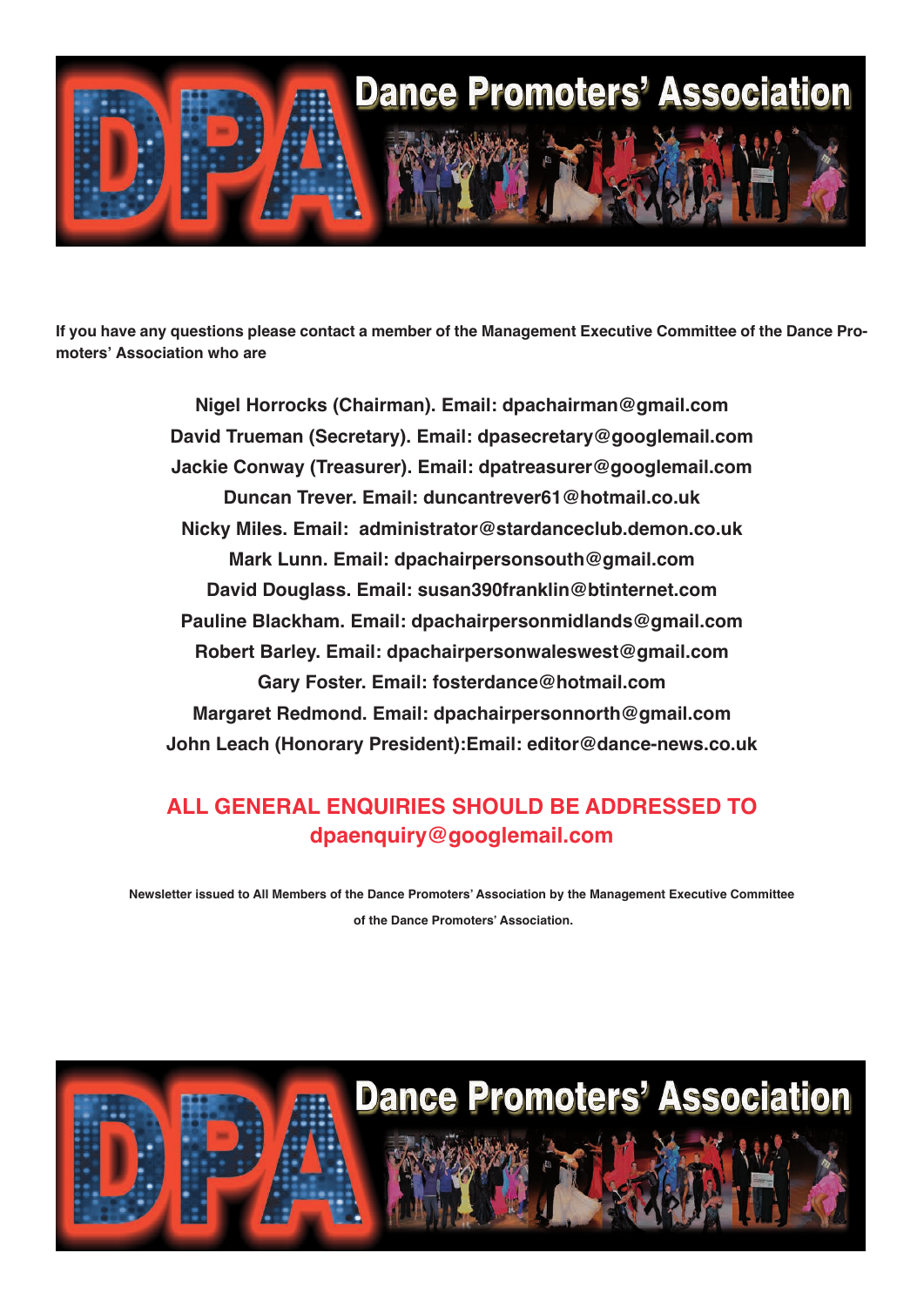

### **The 26th Annual Bournemouth Summer Festival Incorporating THE UNITED KINGDOM 'CLOSED' CHAMPIONSHIPS PURBECK HALL, B.I.C., BOURNEMOUTH**

**Thursday, Friday, Saturday & Sunday 23rd, 24th, 25th and 26th July 2015**

#### **THURSDAY 23rd JULY Doors Open 2.00pm First Rounds 3.00pm**

**In Fluiseanons** 

**All Times for Doors Open and First Rounds will be confirmed once the entries have closed. TH01 Bournemouth Masters Open Juvenile 8 Dance (WTFQCSRJ) TH02 Bournemouth Masters Open Junior 10 Dance TH03 Bournemouth Masters Open Senior 10 Dance TH04 United Kingdom Closed Amateur 10 Dance Championship TH05 United Kingdom Closed Juvenile All Girls Ballroom Championship (WTFQ) TH06 United Kingdom Closed Junior All Girls Latin Championship (CSRJ) TH07 United Kingdom Closed U/14s Ballroom Championship (WTFQ)**

**Plus United Kingdom DPA/BDF National League Invitation Grand Finals The top 12 couples who have qualified in the relevant DPA/BDF National League tables will be invited to compete in these invitation events, to ascertain the overall United Kingdom DPA/BDF National League Winners.**

National League Under 35's Beginners (WQ); National League Under 35's Beginners (CJ);<br>National League Over 35's Beginners (WQ); National League Over 35's Beginners (CJ); National<br>League Under 35's Novice (WF); National Lea **National League Over 35's Intermediate (CSJ); National League Under 35's Pre Championship (WTFQ); National League Under 35's Pre Championship (CSRJ); National League Over 35's Pre Championship (WTFQ); National League Over 35's Pre Championship (CSRJ)**

#### **FRIDAY 24th JULY Doors Open 9.45am First Rounds 10.30am**

**FD01 United Kingdom Juvenile Closed All Girls Latin Championship (CSRJ) FD02 United Kingdom Junior Closed All Girls Ballroom Championship (WTFQ) FD03 United Kingdom Closed Under 14s Latin Championship (CSRJ) FD04 NL Bournemouth Masters U/35s Beginners (WF) FD05 NL Bournemouth Masters O/35s Beginners (WF) FD06 NL Bournemouth Masters U/35's Novice (WQ) FD07 NL Bournemouth Masters O/35s Novice (WQ) FD08 NL Bournemouth Masters U/35s Intermediate (FQ) FD09 NL Bournemouth Masters O/35s Intermediate (FQ) FD10 NL Bournemouth Masters U/35s Pre Championship (WTQ) FD11 NL Bournemouth Masters O/35s Pre Championship (WTQ) FD12 NL Bournemouth Masters U/35s Beginners (CS) FD13 NL Bournemouth Masters O/35s Beginners (CS) FD14 NL Bournemouth Masters U/35s Novice (SJ) FD15 NL Bournemouth Masters O/35s Novice (SJ) FD16 NL Bournemouth Masters U/35s Intermediate (CS)**

**FD17 NL Bournemouth Masters O/ 35s Intermediate (CS) FD18 NL Bournemouth Masters U/35s Pre Championship (CSR) FD19 NL Bournemouth Masters O/35s Pre Championship (CSR)**

#### **First Rounds 5.00pm**

**FE01 NL United Kingdom Closed Juvenile Ballroom Championship (WTFQ) FE02 SL Bournemouth Masters Open Junior Ballroom Championship (WTFQ - VW Semi & Final) FE03 NL United Kingdom Closed U/21Ballroom Championship (WTFQ - VW Semi & Final) FE04 SL Bournemouth Masters Open Senior 1 Ballroom Championship (WTFQ - VW Semi & Final) FE05 SL Bournemouth Masters Open Juvenile Latin Championship (CSRJ) FE06 NL United Kingdom Closed Junior Latin Championship (CSRP - J Semi & Final) FE07 NL United Kingdom Closed Senior 2 Ballroom Championship (WTFQ - V Semi & Final) FE08 SL Bournemouth Masters Open Senior 1 Latin Championship (CSRP - Jive Semi & Final)**

#### **SATURDAY 25th JULY Doors Open 8.30am First Rounds 9.00am**

**SA01 NL United Kingdom Closed Amateur Latin Championship (CSRPJ) SA02 United Kingdom Closed Professional Ballroom Championship (WTVFQ) SA03 United Kingdom Closed Professional Latin Championship (CSRPJ) SA04 NL United Kingdom Closed U/21 Latin Championship (CSRP - Jive Semi & Final) SA05 NL United Kingdom Closed Senior 1 Latin Championship (CSRP - Jive Semi & Final) SA06 NL United Kingdom Closed Senior 3 Ballroom Championship (WTFQ) SA07 NL UK Closed U/35s Pre Championship (WFQ) - SA08 NL UK Closed O/35s Pre Championship (WFQ) SA09 NL UK Closed U/35's Pre Championship (CSJ) - SA10 NL UK Closed Over 35s Pre Championship (CSJ) SA11 NL UK Closed U/35 Intermediate (WQ) : SA12 NL UK Closed 0/35 Intermediate (WQ) SA13 NL UK Closed U/35 Intermediate (CJ) : SA14 NL UK Closed 0/35 Intermediate (CJ)**

#### **SATURDAY EVENING July 25th 2015 FESTIVAL DINNER & DANCE**

**Featuring ROSS MITCHELL, His Band & Singers including the SEMI-FINALS & FINALS OF THE PRO BALLROOM, PRO LATIN, AMATEUR LATIN & THE FINAL OF UNDER 21 LATIN DINNER & DANCE TICKETS £52.00 -**

**TICKETS FROM DPA Treasurer, Jackie Conway,**

**2 Ralston Close, Bloxwich, West Midlands WS3 3XS**

#### **SUNDAY 26th JULY**

**Doors Open 8.30am First Rounds 9.00am SU01 United Kingdom Closed Professional 10 Dance Championship SU02 SL Bournemouth Masters Open Juvenile Ballroom Championship (WTFQ) SU03 NL United Kingdom Closed Juvenile Latin Championship (CSRJ) SU04 NL United Kingdom Closed Junior Ballroom Championship (WTFQ - VW Semi & Final) SU05 SL Bournemouth Masters Open Junior Latin Championship (CSRP Jive Semi & Final) SU06 Bournemouth Masters U/14s (FQ ): : SU07 Bournemouth Masters U/14s (CJ) SU08 Bournemouth Masters Junior Novice (WQ): : SU09 Bournemouth Masters Junior Novice (RC) SU10 Bournemouth Masters U/11s (FQ) : : SU11 Bournemouth Masters U/11s (RS) SU12 Bournemouth Masters Juvenile Novice (WQ): : SU13 Bournemouth Masters Juvenile Novice (CJ)**

#### **SUNDAY 26th JULY**

**Doors Open 2.00pm First Rounds 2.30pm SU14 NL United Kingdom Closed Amateur Ballroom Championship (WTVFQ) SU15 NL United Kingdom Closed Senior 1 Ballroom Championship (WTFQ - VW Semi & Final) SU16 United Kingdom Closed O/50s Ballroom Championship (WTFQ) SU17 NL United Kingdom Closed Senior 2 Latin Championship (CSRJ) SU18 United Kingdom Closed O/50s Latin Championship (CSRJ) SU19 NL Bournemouth Masters Open U/35s Pre-Championship (WFQ) SU20 NL Bournemouth Masters Open O/35s Pre-Championship (WFQ) SU21 NL Bournemouth Masters Open U/35s Pre-Championship (CRJ) SU22 NL Bournemouth Masters Open O/35s Pre-Championship (CRJ) SU23 NL Bth Masters Open U/35 Intermediate (WF) - SU24 NL Bth Masters Open U/35 Intermediate (SJ) SU25 NL Bth Masters Open O/35 Intermediate (WF)-SU26 NL Bth Masters Open O/35 Intermediate (SJ) SU27 NL Bth Masters Open U/35 Novice (FQ)-SU28 NL Bth Masters Open U/35 Novice (CJ)**

**SU29 NL Bth Masters Open O/35 Novice (FQ)-SU30 NL Bth Masters Open O/35 Novice (CJ) All Times for Doors Open and First Rounds will be confirmed once the entries have closed.**

### **ALL ENTRIES IN ADVANCE BY JUNE 24th 2015 NO ENTRIES ON THE DAY - NO LATE ENTRIES**

**You Can Now Enter On-Line at www.dpaonline.co.uk or send to Mark Lunn, 151 Ridgeway, London E4 6QU**

**Dance Promoters' Association** 

**Chairman: Nigel Horrocks Secretary David Trueman Treasurer Jackie Conway Executive Management Committee Robert Barley, David Douglass, Gary Foster, Nicky Miles,**

**Mark Lunn, Margaret Redmond, Pauline Blackham, Duncan Trever.**

**Honorary President: John Leach**